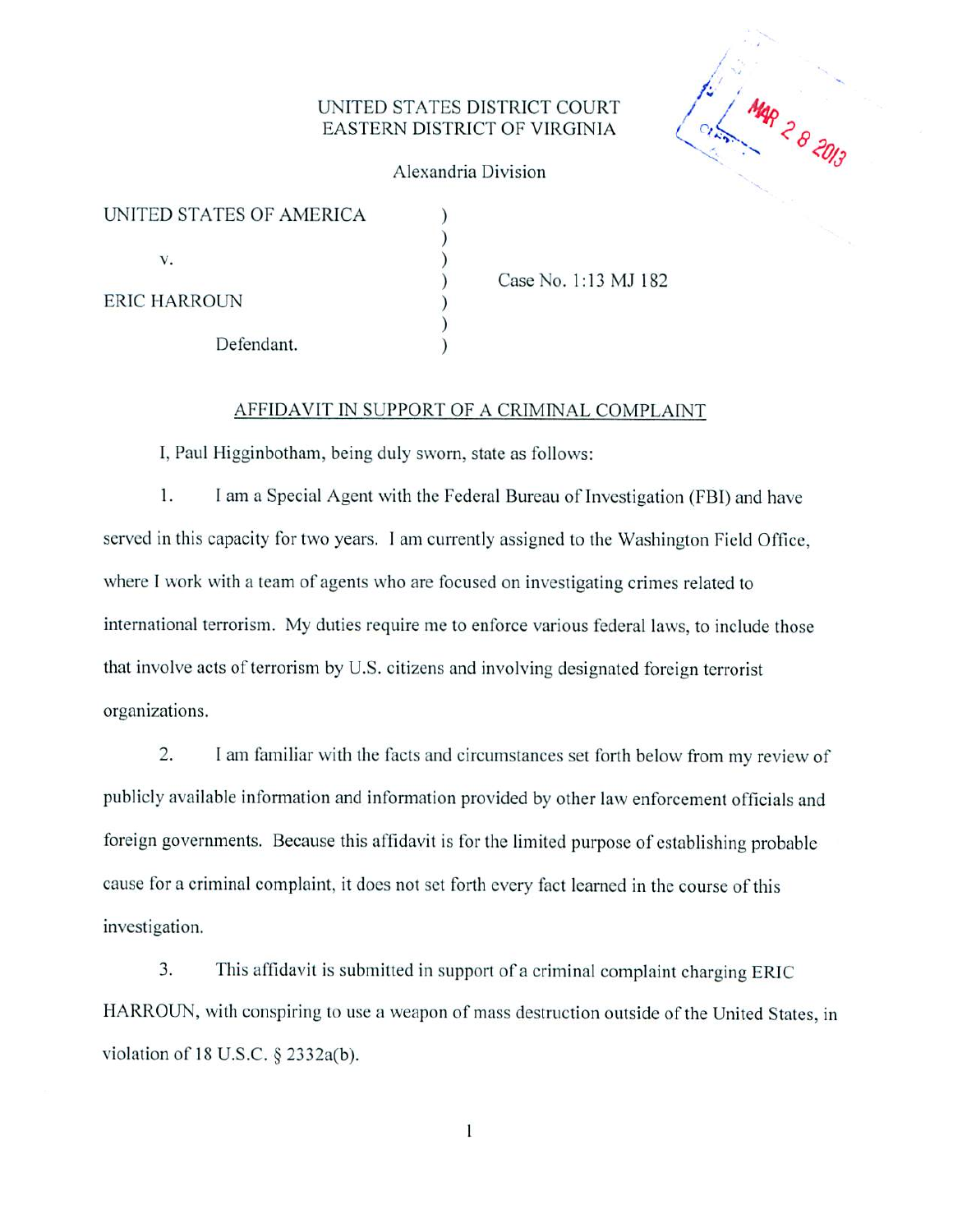## *JABHAT AL-NUSRAH AND SYRIA*

4. The Jabhat al-Nusrah, also known as the al-Nusrah Front, is a "terrorist organization" as defined by 18 U.S.C.  $\S$  2339B(g)(6). On October 8, 2004, the Secretary of State designated Jam'at al Tawhid as a Foreign Terrorist Organization pursuant to Section 219 of the Immigration and Nationality Act. Since that designation, the organization repeatedly changed its name. On December 15, 2004, the Secretary of State amended the designation to include more than a dozen additional names for the same group. The group is commonly referred to as "al Qa'ida in Iraq," including on the State Department's public list of designated foreign terrorist organizations. On November 20,2012, the Secretary of State again amended the designation to include more recent aliases used by the same terrorist organization. Those aliases included al-Nusrah Front, Jabhet al-Nusra, Jabhat al-Nusrah, The Victory Front, and al-Nusrah Front for the People of the Levant. The amendment was published in the Federal Register on December 11, 2012.

5. According to the State Department when announcing the amendment of the designation to include the al-Nusrah Front, since November 2011, al-Nusrah Front has claimed responsibility for nearly 600 terrorist attacks in Syria.

## *ERIC HARROUN AND HIS FOREIGN TRAVEL*

6. ERIC HARROUN is a U.S. citizen. HARROUN served with the United States Army from 2000 to 2003. In 2003, he was injured in a car accident and was medically discharged from the military.

7. According to travel records provided by the Airlines Reporting Company (ARC), in December 2010, HARROUN traveled from the United States to Cairo, Egypt and then on to Beirut, Lebanon in February 2011. Those records further indicate that in September 2011, HARROUN flew from Cairo, Egypt to Amman, Jordan and then on to Beirut, Lebanon in

 $\overline{2}$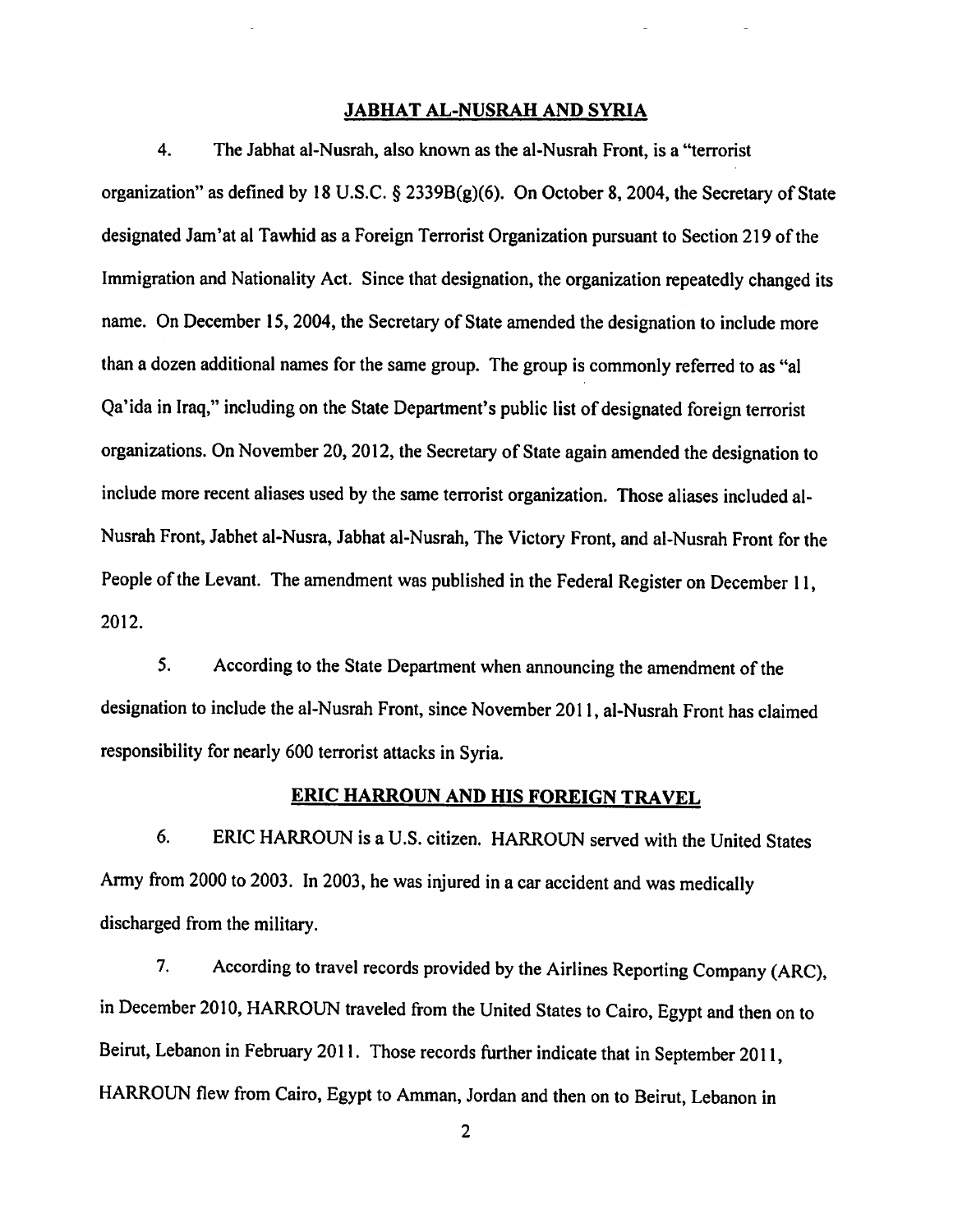October 2011. Those records further indicate that HARROUN returned to the United States on October 17,2011.

 $\mathcal{L}^{\text{max}}_{\text{max}}(\mathcal{L}^{\text{max}}_{\text{max}})$ 

8. According to travel records provided by ARC, in June 2012, HARROUN flew through China to Bangkok, Thailand. In November 2012, ARC records indicate that HARROUN flew from Vietnam to Istanbul, Turkey.

9. HARROUN entered Turkey in November 2012. He crossed into Syria on or about January 7, 2013 from Kilis at the Oncupinar border crossing.

## *VIDEOS AND PHOTOGRAPHS OF HARROUN*

10. After HARROUN entered Syria, he appeared in two videos which indicated that he was engaged in military action in Syria with rebel forces against the Syria government. For instance, on or about January 26, 2013, an article titled "'American Fighter' Vows Death to Assad" was published on a news website. The article was accompanied by an image of HARROUN taken from a YouTube video. The video was published by a research institute and obtained by the FBI. In the video, HARROUN appears sitting among a group of men who are wearing military style clothing. HARROUN speaks directly to the camera and states: "Bashar Al-Assad, your days are numbered. .... Wherefever] you go we will find you and kill you."

11. On or about February 14, 2013, an individual with access to a Facebook account which uses HARROUN's name and profile photograph shared a link to a video of a helicopter that appeared to have been shot down. Based on my review of the public information associated with this account, I believe that this account is HARROUN's Facebook account. In the post referenced above, the text accompanying the video stated "Downed a Syrian Helicopter then Looted all Intel and Weapons!" The video was publicly available on the Facebook account, and FBI obtained a copy of the video. The video shows a downed Syrian helicopter and depicts

 $\mathbf{3}$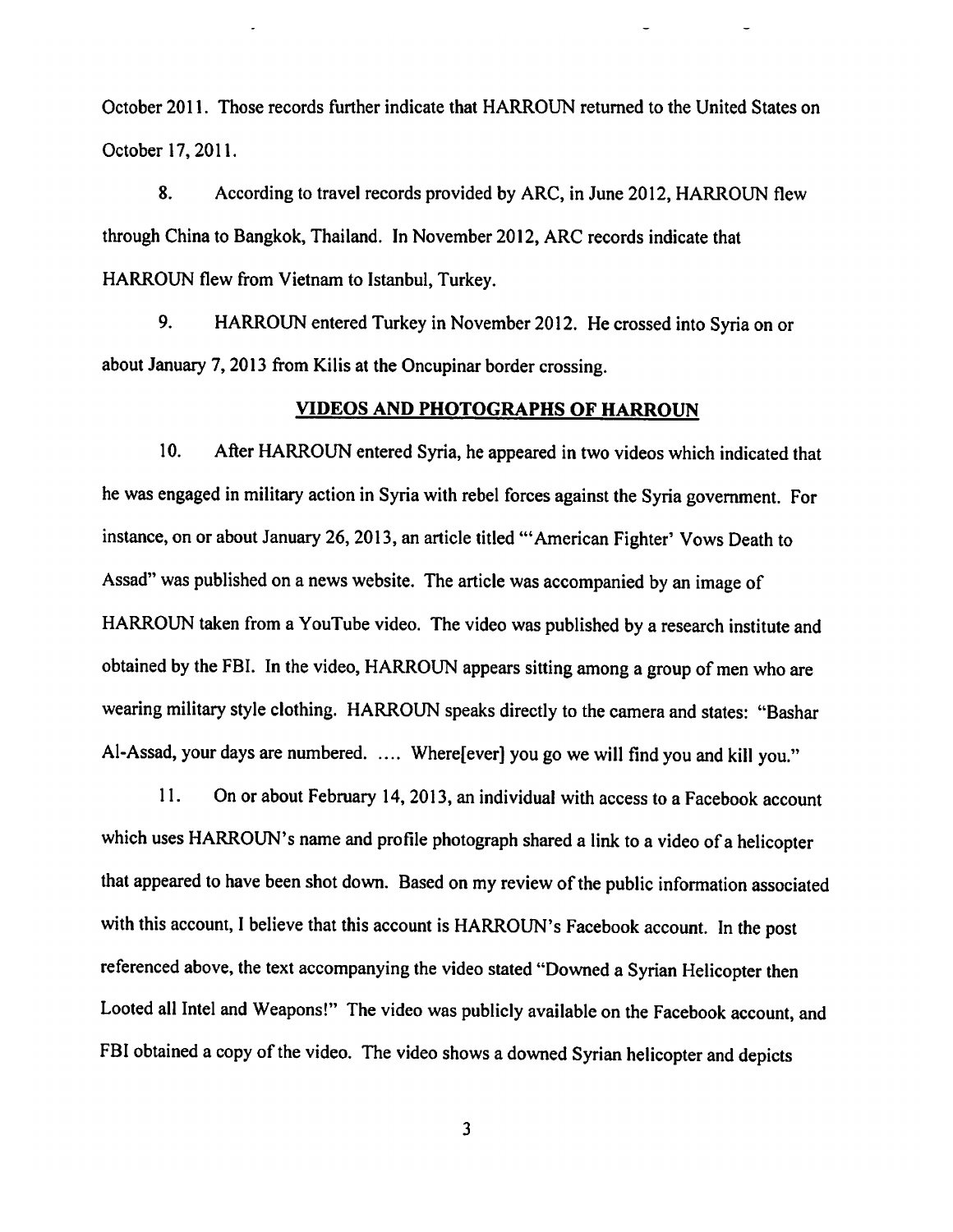HARROUN riding in a jeep with other individuals wearing military-style clothing and in possession of weapons. HARROUN is celebrating in the video and makes statements in English in support of the downing of the helicopter.

12. On March 20,2013, United States Magistrate Judge John F. Anderson authorized the search of a Facebook account associated with the username eric.harroun. Based on my review of the contents of the search warrant, the account belongs to HARROUN. The account is the same account described in paragraph 13. The search warrant revealed that HARROUN uploaded multiple photographs ofhimself carrying military weapons, including Rocket Propelled Grenades ("RPG"). For instance, on February 6,2013, HARROUN uploaded a picture of himself with machine guns and an RPG. He titled the photo "Ready to tear Bashar al-Assads Army and the Shabehah apart!!." In other photos uploaded to his Facebook account that were titled "Syria," HARROUN is shown holding or posing with RPGs and other weaponry. In one of these photos, HARROUN appears with a bandage on his leg. In the caption to the photo, HARROUN wrote "After a Mission got small grenade fragments in my leg."

13. HARROUN also used the Facebook account to comment on photos and videos of himself that were published by the news media. For instance, after a person posted a comment to the news article discussed in Paragraph 13 stating "Looks like he has a knife to his back and is reading from a script." An individual using HARROUN's Facebook account posted a reply on February 6, 2013, stating "Nope NO knife was to my back I was NOT prepared for the speech thouth [sic] so thats why it sounds unprofessional..." The same account, two minutes later, posted an additional reply stating "Nope NO knife or gun to my back I killed man Shabehah and Syrian Army even 1 Iranian ... Take care."

 $\overline{\mathbf{4}}$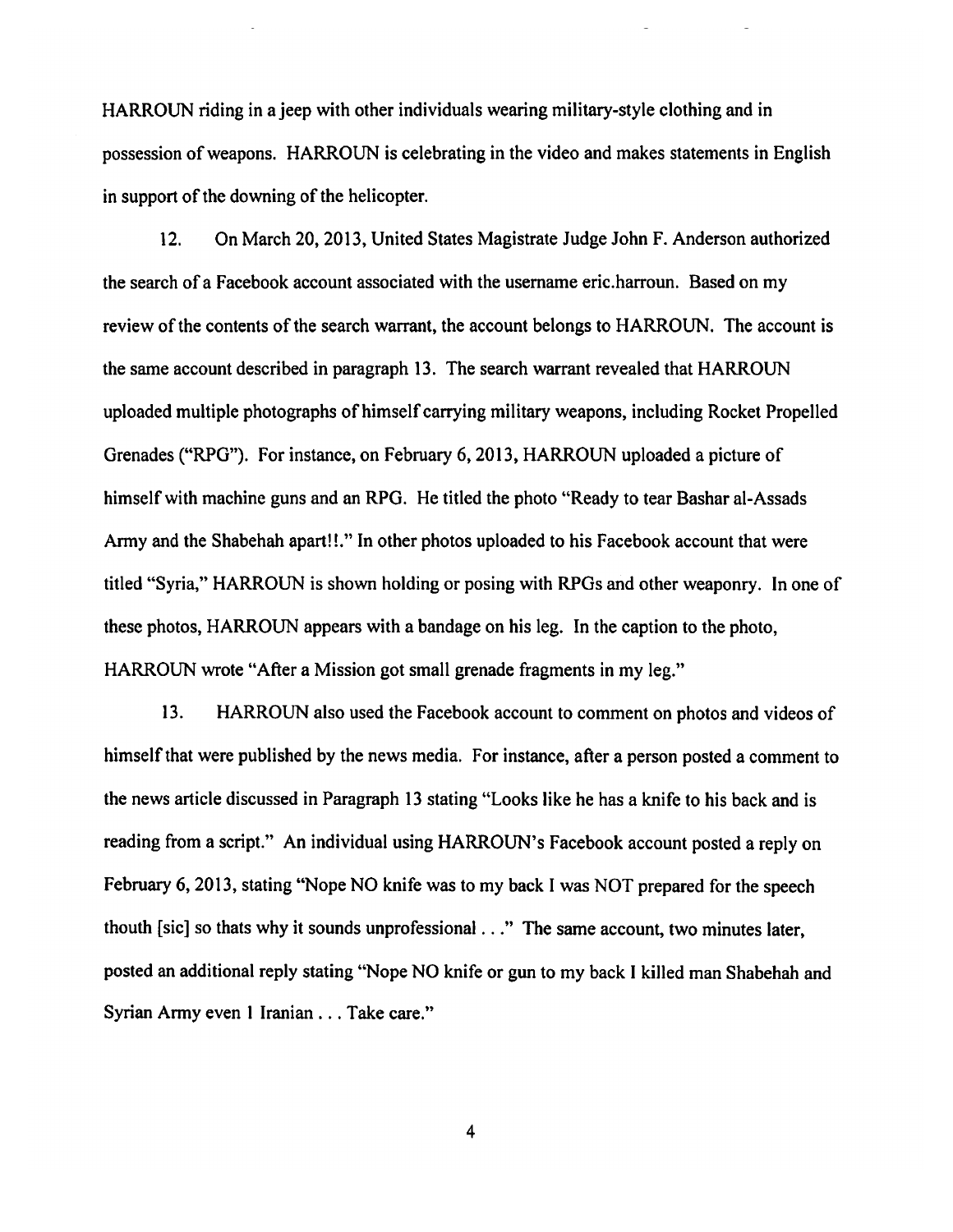## *THE FBPS INTERVIEWS OF ERIC HARROUN*

 $\mathcal{L}^{\text{max}}_{\text{max}}(\mathcal{L}^{\text{max}}_{\text{max}})$ 

14. On or about March 11,2013, FoxNews.com published an article based in part on an interview of HARROUN. In the article, HARROUN acknowledged that he had been fighting with Syrian rebels, including the al-Nusrah Front, but stated that he had returned to Turkey. According to the article, HARROUN's Facebook wall included the quote: "The only good Zionist is a dead Zionist" and HARROUN stated that he intended to travel to Palestine because of Israeli atrocities there.

15. In March 2013, the FBI conducted three interviews of HARROUN at the U.S. Consulate in Istanbul, Turkey.

16. On or about March 12,2013, HARROUN voluntarily came to the U.S. Consulate and agreed to be interviewed by the FBI. During the interview, HARROUN stated, among other things, that in November 2012 he traveled to Turkey in order to enter Syria. HARROUN claimed that he wanted to fight with the Free Syrian Army against the Assad regime. While in Istanbul, HARROUN met individuals who helped to arrange for him travel to Syria to join groups fighting the regime. On January 7,2013, HARROUN flew with one individual from Istanbul to a town near the Syrian border. They travelled to a Turkish Syrian border crossing. HARROUN stated that they then walked across the border into Syria, where a pre-arranged taxi met them and drove them to the town A'zaz. In A'zaz, HARROUN received two weapons from the Free Syrian Army, including an old Russian Dragunov sniper rifle and a Kalashnikov. HARROUN also stated that he was offered a few homemade hand grenades but that he did not carry them because he was concerned that the fusing on the grenades was not timed accurately and therefore would be too dangerous to handle.

 $5<sup>5</sup>$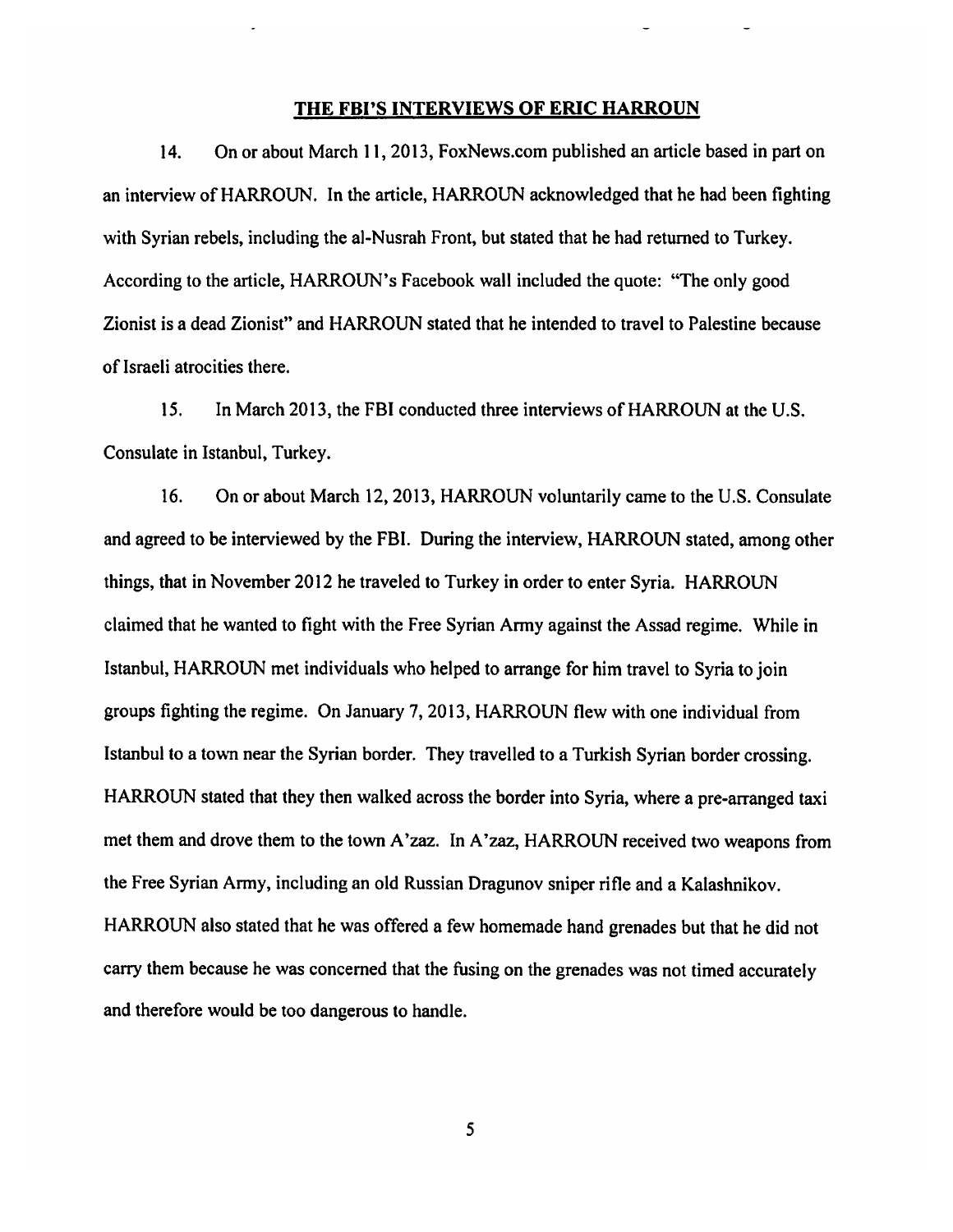17. During the March 12 interview, HARROUN further stated that, within three days of arriving in A'zaz, HARROUN and others membersofthe Free Syrian Army engaged in a joint attack with the al-Nusrah Front on a Syrian army encampment. On the day of the attack, HARROUN was transported to a location near a Syrian army camp. As part of the attack, vehicles bearing black flags transported al-Nusrah fighters to locations near the camp. HARROUN and the rest of the attackers then initiated an attack on the Syrian army camp. HARROUN stated that he returned fire towards the location of individuals who were shooting at his group. HARROUN stated that the attack lasted twenty minutes, after which his group retreated back to the vehicles. HARROUN jumped into the back of an al-Nusrah Front truck, which took him to an al-Nusrah Front camp.

18. During the March 12 interview, HARROUN stated that, initially he was treated like a prisoner while at the al-Nusrah Front camp. However, after a short time period, the al-Nusrah Front soldiers accepted him and returned his weapons. Once his weapons were returned, he was told that the al-Nusrah Front brigade was going to mount another attack. HARROUN participated in that attack and was assigned to a five-man fire team. Other fire teams were equipped with RPGs. Two members of HARROUN's five-man team were shot, and HARROUN assisted and saved the life of one of them. After the attack, HARROUN was accepted as a member of the group because he had proven himself in battle.

19. During the March 12 interview, HARROUN stated that, during the course ofhis fighting in Syria, he estimated that he shot ten people, but he does not know if he actually killed any of them.

20. During the March 12 interview, HARROUN stated that, after HARROUN fought directly with the al-Nusrah Front, he returned to A'zaz. In A'zaz, HARROUN stated that he lost

6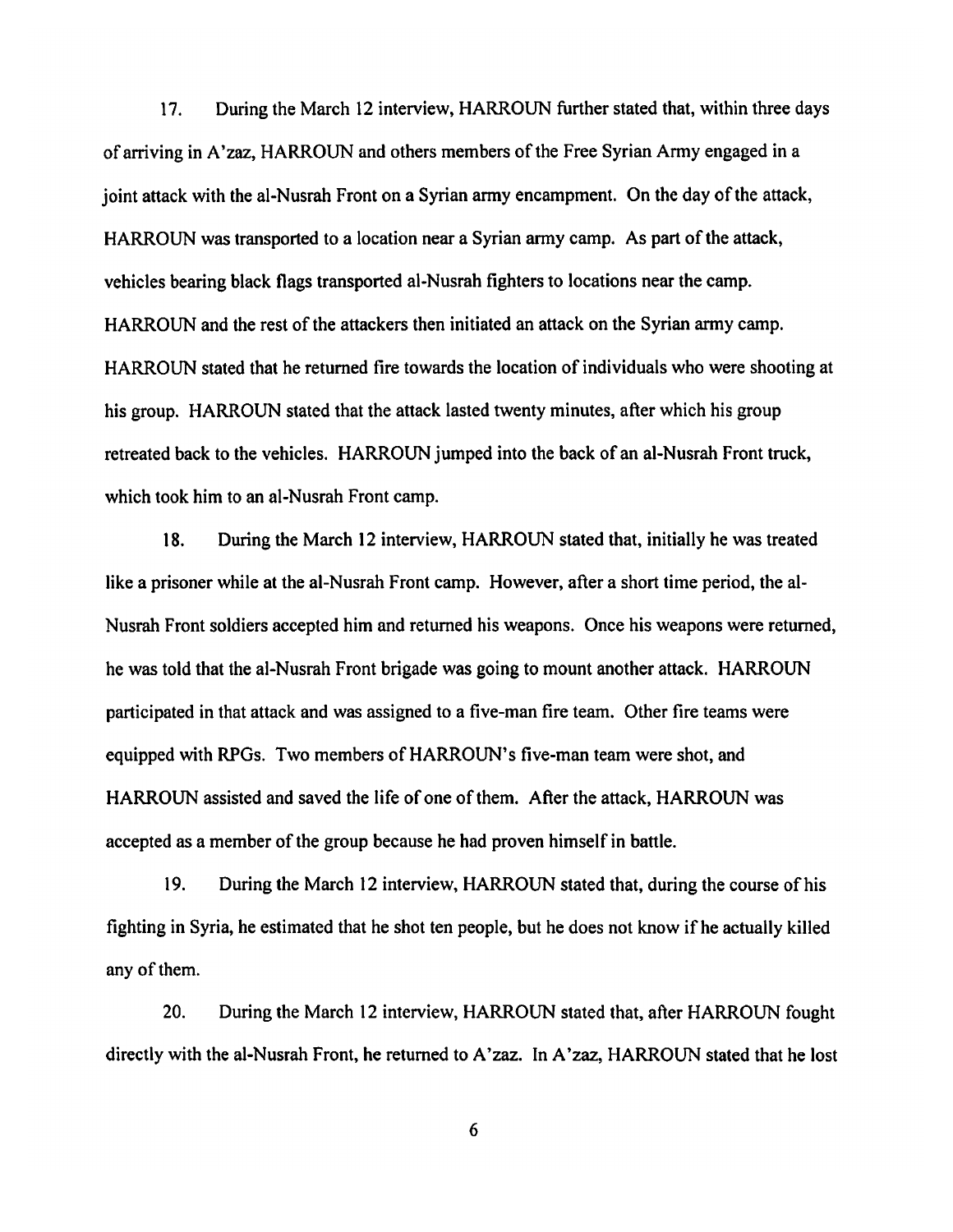his United States passport, when the Syrian army attacked the base and a mortar hit the building where his passport was located. While in A'zaz, a member of the Free Syrian Army asked HARROUN to return to Turkey to obtain more weapons.

21. During the March 12 interview, HARROUN stated that he was able to re-enter Turkey on or about February 10,2013, without his passport.

22. During the March 12 interview, HARROUN was asked about his comment that "the only good Zionist is a dead Zionist." HARROUN stated that he equated Zionism with Nazism and Fascism. He further claimed that he hated al-Qaeda, that he did not know any al-Qaeda members, and that he would fight against any regime if it imposed Sharia law in Syria because he was opposed to all forms of oppression.

23. On or about March 18, 2013, HARROUN was voluntarily interviewed again at the U.S. consulate. During the interview, HARROUN acknowledged, among other things, that he had been fighting with the al-Nusrah Front for approximately 25 days and that he estimated that he had engaged in seven to ten battles with the al-Nusrah Front. HARROUN further stated that the individuals in the video titled "'American Fighter' Vows Death to Assad" were al-Nusrah fighters and HARROUN identified some of the fighters specifically by name or alias.

24. On or about March 25, 2013, HARROUN was again voluntarily interviewed at the U.S. consulate. During that interview HARROUN stated he received training on how to use and operate an RPG from members of the al-Nusrah Front while in Syria. In this interview, HARROUN stated he fired an RPG on at least one occasion while in Syria.

25. HARROUN returned to the United States on or about March 27,2013. After arriving at Dulles International Airport and clearing customs, the FBI conducted a voluntary interview of HARROUN in a non-custodial setting. During the interview, HARROUN stated

 $\overline{7}$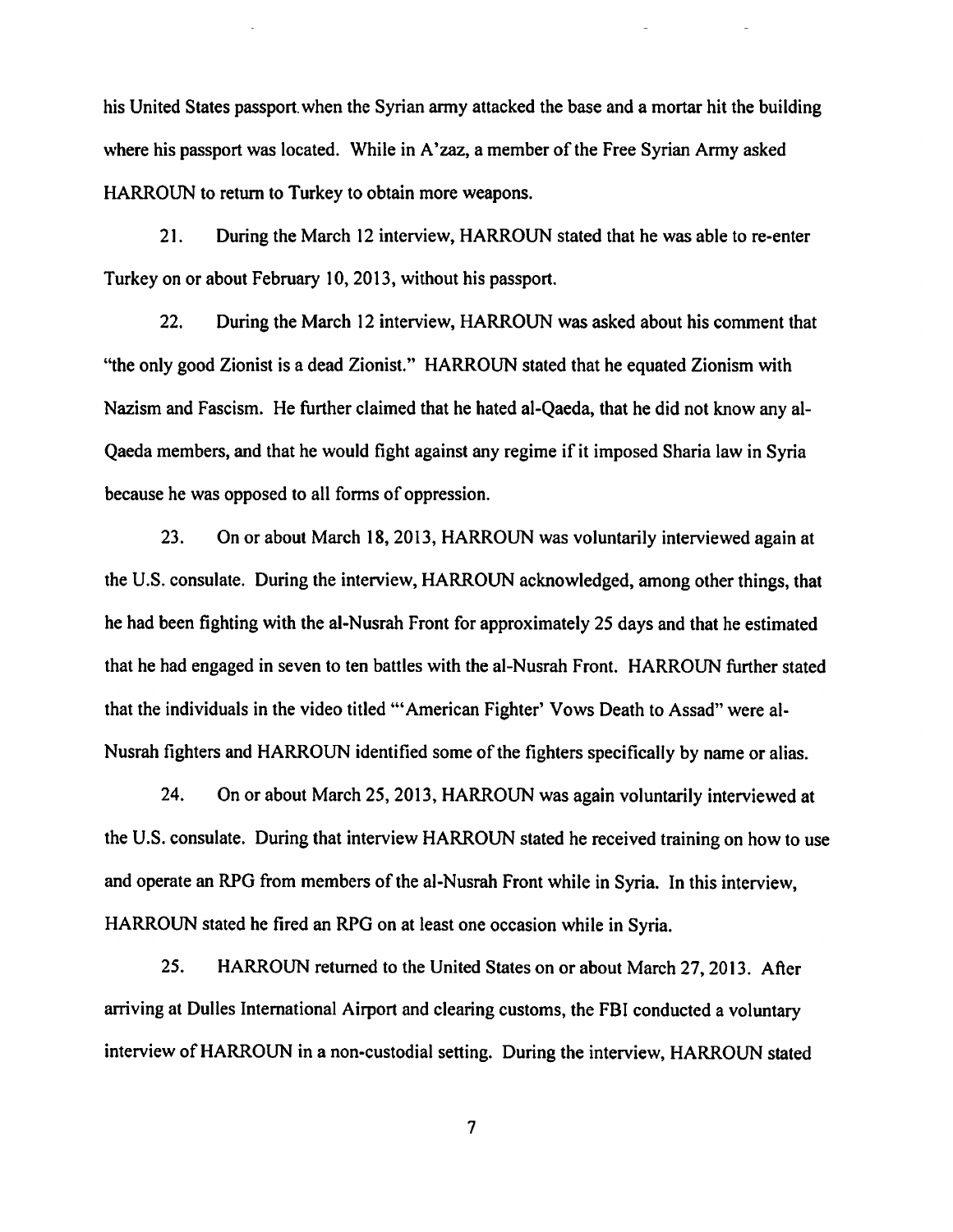that, while he was fighting with the al-Nusrah Front in Syria, he knew that the al-Nusrah Front had been designated by the United States as a terrorist organization. HARROUN stated that while he was in Syria with members of the al-Nusrah Front, al-Nusrah fighters would ask him why the United States had designated them as terrorists. HARROUN stated that the al-Nusrah Front was primarily made of non-Syrians, and he could identify al-Nusrah Front members because they had black flags sewn onto their clothing and drove in vehicles bearing black flags.

26. During the March 27,2013 interview, HARROUN also stated that while fighting with the al-Nusrah Front he was part of an "RPG Team." As part of that team, HARROUN carried three rockets in a back pack along with an AK-47 rifle. HARROUN stated he carried both anti-personnel and anti-armor rockets. HARROUN stated that he and his team would fire rockets at the defenses of regime forces. HARROUN stated that on at least one occasion he hit a tower with a rocket. Other members of HARROUN's RPG team also fired rockets and had successful hits on Syrian targets.